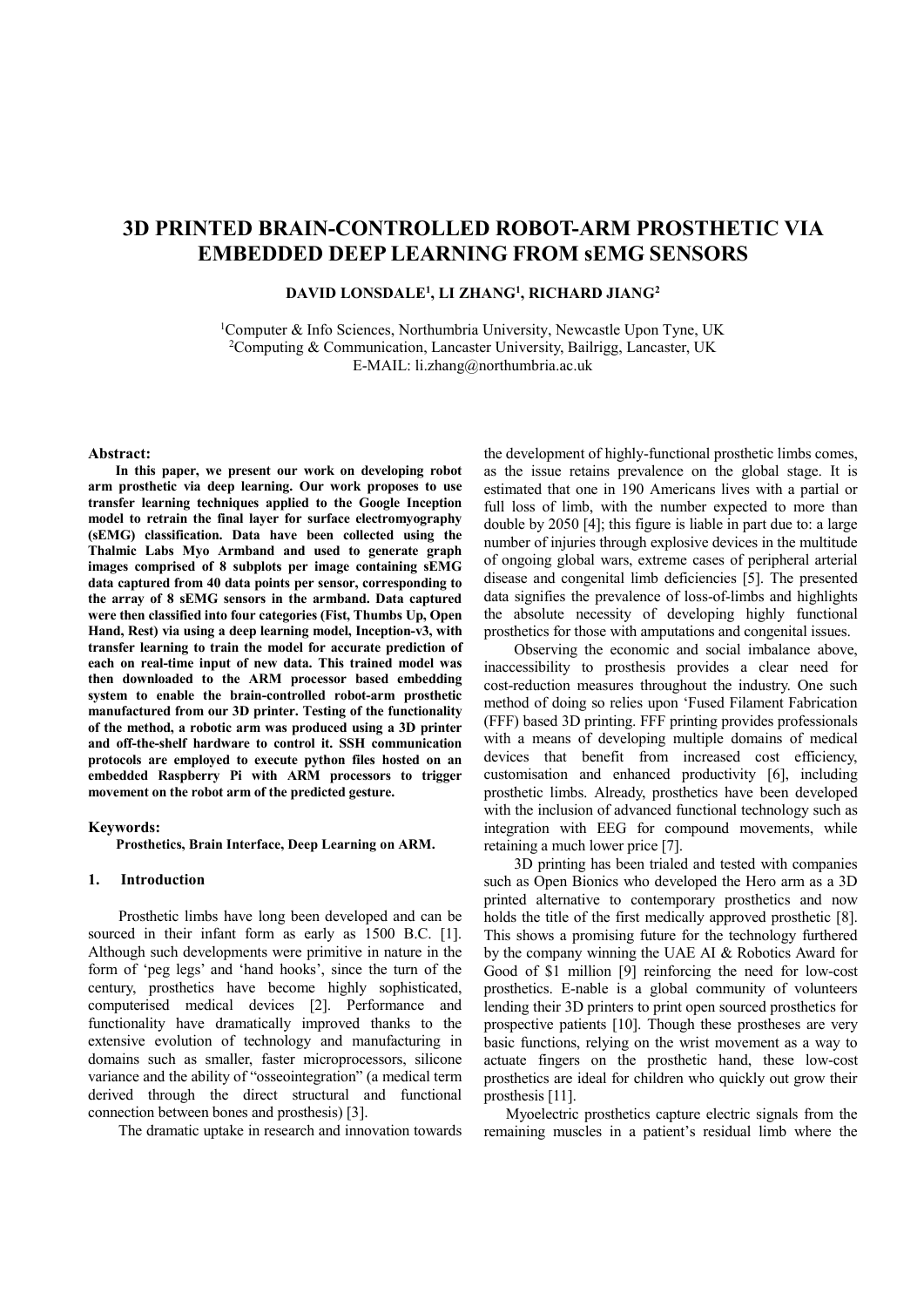signals are transferred to a controller within the prosthetic. The controller will then convert these electric signals into controls signals. Should the patient's muscle be unable to attach an EMG sensor, muscles elsewhere on the patient's body such as the chest can be used instead with muscle signals setup and defined to trigger movement on the prosthesis [12]. Most notable examples of myoelectric prosthetics are Open Bionics Hero arm, Ottobock BeBionic hand, and Mobius Bionics LUKE arm. These devices all employ the use of myoelectric technologies for movements within the prosthesis to execute movements for the user.

Classifying the data brought in through these sensors is done through windowing techniques, defining feature sets within the data that are unique to a specific movement of the patient's muscle. It is through these muscle sets that the patient can control multiple gestures by applying a demodulating algorithm to the input signal. The possibility that artificial intelligence could be used here in place of manual windowing techniques is tantalising, and shows great promise with the rapid development of AI techniques. This technology is seeing greater results than that of the R&D in EMG classification methods [13].

Pattern recognition is a machine learning process requiring predetermined knowledge recorded from patterns to inform a classifier to detect this information within input data. The concept of transfer learning is to recycle pre-trained models to be retrained on a new task saving the time and resources that would be required to train an entire network for the task. Instead, transfer learning focuses on the retraining of the final layer in the network relying on knowledge of the previous layers to inform the retraining process of the new task [14]. This method does have disadvantages in that negative transfer may occur. Negative transfer is a phenomenon whereby the accuracy of the network decreases after training, requiring adjustments to the training hyper-parameters [15]. Many pre-trained models are widely available for transfer learning deployments such as Inception, MobileNet or VGG [16-19].

#### **2. Previous Work on Robot Arm Prostheitc**

Understanding of existing technologies available on the market will help identify areas within the problem space that may help to provide requirements and functionality for the system. Three major prosthetic technologies were used as references behind our proposed research.

# 2.1. Open Bionics Hero Arm

Open bionics is a Bristol based company formed on the back of founder Joel Gibbard's enthusiasm for robotics and prosthetics [20]. The company aims to create affordable upper limb prosthetics and make them more accessible to those who require them, avoiding the traditional hooks and grippers but releasing a functional, bionic hand. This was realised in the form of the companies Hero arm, the first 3D printed prosthetic device medically approved in the UK. The company prides itself on the customisation of the Hero arm with detachable plates.

The Hero arm features what the company refers to as a dynamic socket; an area for users' residual limb to reside, along with a removable and ventilated liner for comfort. The arm is powered by an internal, rechargeable battery available in two different form factors (internal and external battery configurations). Improvements could be made to the arm as currently the arm operates using 'grip groups' which consists of a pair of available gestures per group. The arm is controlled through an open and close method, where the EMG sensors in the arm will pick up signals from the user's forearm. Gestures within a group can be switched by pressing and releasing the button on the back of the hand, though this method could be frustrating for a user depending on the movements needed [20].

2.2. BeBionic

Available in two sizes (original and small), the BeBionic hand [21] is touted by the company as the world's most lifelike bionic hand. The hand is moved through individual linear actuators for each finger; but requires the user's opposite hand to move the opposable thumb and the wrist into the desired position. Coupled with its construction from advanced materials, this makes the appendage capable of lifting 45kg. The BeBionic hand boasts 14 grip patterns and



a) 3D Mesh Model of Prosthetic Arm



b) Our 3D printer c) Product from our 3D printer Figure 1. Our 3D Printed Robotic Arm Prosthetic.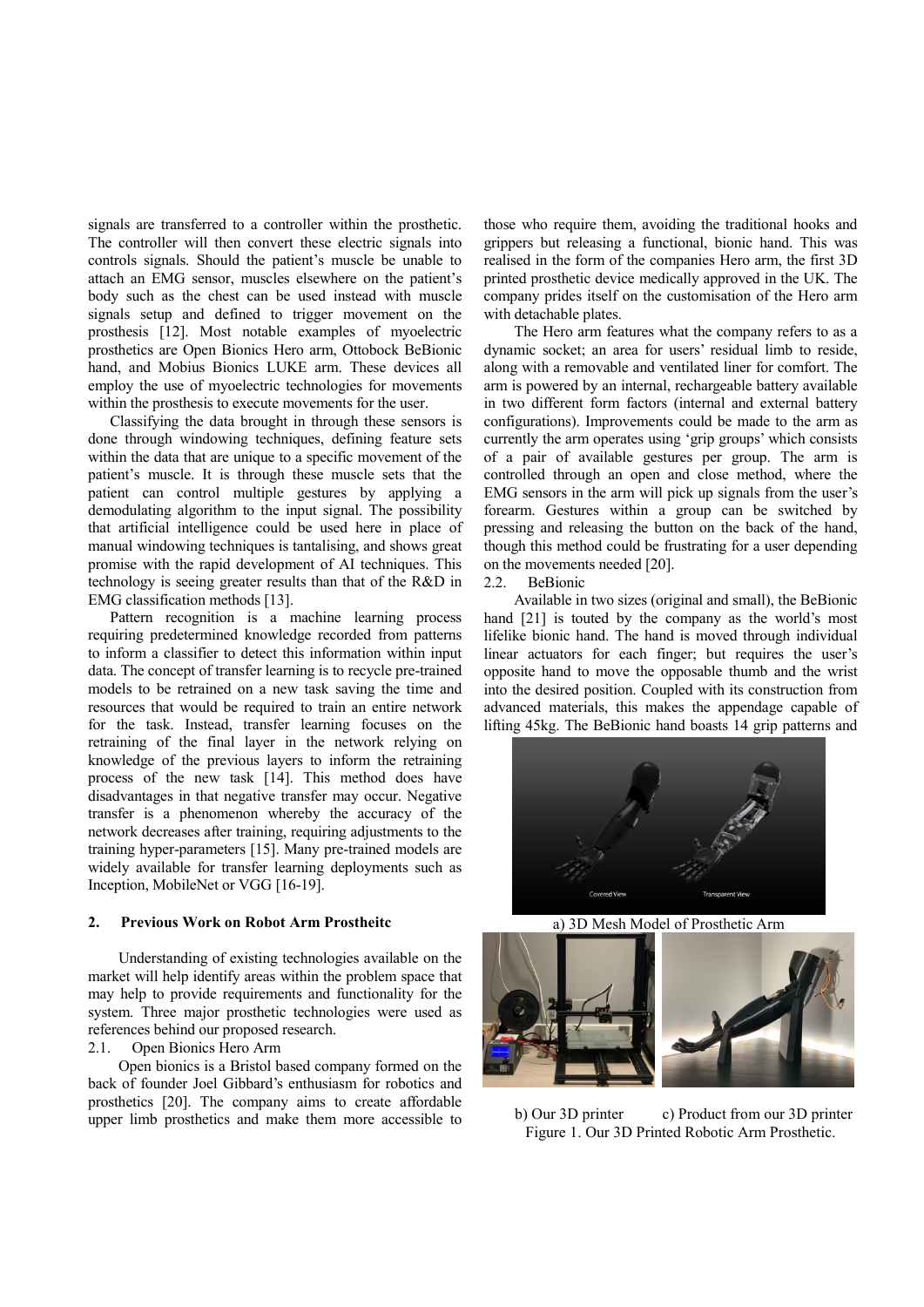is also the only prosthetic that provides multiple wrist connection options for detaching the hand from the forearm extension [21]. Although this prosthetic is comparably more advanced than the other two technologies reviewed, the cost of this prosthetic is considerable, quoted in a BBC article as saying the prosthesis costs around £30,000 [21].

#### 2.3. Mobius Bionics Luke Arm

Mobius Bionics [22] is a medical device company developing advanced upper limb prosthetics for prospective patients. Their product, the LUKE arm is touted as the only commercially available prosthesis with a powered shoulder socket, containing ten powered joints. The arm also features six aptly named gestures/grip patterns pre-programmed into the appendage along with a range of available input device options. Of the three researched prosthetics this was the only one to use user input outside of EMG signals covering: inertial measurement unit (IMU) foot control, pressure transducer, pressure switch, rocker switch and linear transducer support.

# **3. Robot Arm Prosthetic Design**

## 3.1 Hardware Development

Fig.1 shows our produced robot arm via a 3D printer. The analysis phase has outlined the core research requirements to enable us to begin the design phase. This section will highlight the different areas addressed during this phase, issues encountered and how the final implementation was reached.

# 3.1.1. Hardware Architecture

This research is comprised of multiple hardware components that require communication between one another so as to function completely; an overview of this architecture can be seen in Fig.2. This map of the system highlights three distinct communication methods used within this research.

The Myo armband employs the Bluetooth protocol through a universal serial bus (USB) dongle connected to a personal computer (PC). The Myo is then paired to the computer using the 'Myo Connect App' provided with the Myo; this is required for the program to execute and will not display data without this step. A custom profile can be created using this software to calibrate the sensor more efficiently for each user.

Communication between the PC and the embedded Raspberry Pi with ARM processors is handled using the SSH protocol. Though this method may incur some latency depending on network speeds, it enables the use of the program across many machines without the need for adapters; the PC only uses the USB Type C connection, while one adapter is necessary for the Myo dongle this

would mean a second would be needed to connect to the Raspberry Pi. Data sent over the SSH connection are encrypted meaning a secure connection can be made over any network the system connects to; the information sent is a Linux system level command that executes a python file corresponding to the gesture predicted by the network.

Finally, a wired connection directly from the Adafruit servo hat on the Raspberry Pi to the servos mounted within the robot arm model carries the pulse width modulation (PWM) commands to execute the movement predicted. 3.1.2. 3D Printing Setup

Printing the model requires the use of software known as a slicer. The slicer is used to handle the 3D models to be printed by 'slicing' them into layers and producing G-code commands sent to the printer over a serial connection. While there are many slicers available, most of these come at an expense. Cura is a free, open-source slicer available under the LGPLv3 license developed by Ultimaker, a 3D printer manufacturing company. Though Ultimaker develops the slicer, settings can be customised to support all





Figure 3: Robot Arm Wiring Diagram

| į<br>ĵ<br>$-50$<br>$-50$<br>30<br>$\overline{10}$<br>20<br>$\overline{30}$<br>20<br>ö                                   | ï<br>ĩ<br>$\circ$<br>$-50$<br>$-50$<br>30<br>$\overline{10}$<br>20<br>10<br>$\overline{30}$<br>20<br>ö<br>$\overline{0}$                                              |
|-------------------------------------------------------------------------------------------------------------------------|-----------------------------------------------------------------------------------------------------------------------------------------------------------------------|
| ĵ<br>$\circ$<br>$\overline{30}$<br>$\overline{\mathbf{x}}$<br>30<br>$\overline{20}$                                     | 50<br>50<br>î<br>$\frac{\epsilon}{2}$<br>$\circ$<br>ó<br>$-50$<br>$-50$<br>$\overline{30}$<br>$\overline{20}$<br>$\overline{10}$                                      |
| 50<br>î                                                                                                                 | 10<br>10<br>20<br>50<br>50<br>ĵ<br>ž<br>$\circ$<br>$\circ$<br>$-50$<br>$-50$                                                                                          |
| $\overline{30}$<br>$\overline{30}$<br>$\overline{20}$<br>$\overline{\mathbf{x}}$<br>ž<br>ĵ                              | $\overline{\infty}$<br>$\overline{20}$<br>$\overline{10}$<br>$\overline{20}$<br>30<br>10<br>o<br>$^{56}$<br>$\overline{\mathcal{L}}$<br>ï<br>ï<br>$\alpha$<br>o       |
| $-50$<br>$\overline{30}$<br>$\overline{30}$<br>$\overline{10}$<br>76<br>$\overline{20}$<br>20<br>Fist                   | $-502$<br>$-50$<br>10<br>$\overline{20}$<br>30<br>10<br>$\overline{30}$<br>ō<br>$\overline{0}$<br>20<br>Rest                                                          |
| $\frac{1}{2}$ -50 $\frac{1}{2}$<br>$\overline{30}$<br>$\overline{30}$<br>20<br>$\overline{20}$<br>$\overline{10}$       | ĩ.<br>ï<br>$\circ$<br>$-50$<br>$-50$<br>$\overline{30}$<br>$\overline{10}$<br>$\overline{20}$<br>$\overline{30}$<br>$\overline{10}$<br>$\overline{20}$<br>ö           |
| ĵ<br>$\overline{10}$<br>$\overline{10}$<br>$\overline{10}$<br>20                                                        | $\frac{1}{2}$<br>ž<br>$\circ$<br>$\circ$<br>$-50$<br>$\overline{30}$<br>$\overline{10}$<br>20<br>$\overline{30}$                                                      |
| 50<br>ĵ<br>ž<br>$-50$<br>$-50$<br>$\overline{30}$<br>$\overline{\mathbf{x}}$<br>$\frac{1}{20}$<br>10<br>$\overline{30}$ | $^{56}$<br>50<br>š<br>Post is<br>$\circ$<br>$\circ$<br>$-50$<br>$-50$<br>$\overline{\mathbf{x}}$<br>$\overline{20}$<br>$\overline{10}$<br>10<br>20<br>$\overline{30}$ |
| 50<br>50<br>ĩ<br>$\frac{a}{2}$<br>$\overline{20}$<br>$\overline{30}$<br>$\overline{\mathbf{8}}$<br>$\overline{20}$      | 50<br>50<br>ï<br>ĵ<br>$\circ$<br>$\circ$<br>$-50L$<br>$-50$<br>$\overline{\mathbf{x}}$<br>$\overline{10}$<br>20<br>30<br>10<br>20<br>76                               |
| Open Hand                                                                                                               | Thumbs Up                                                                                                                                                             |

Figure 4 Sample sEMG Graph Data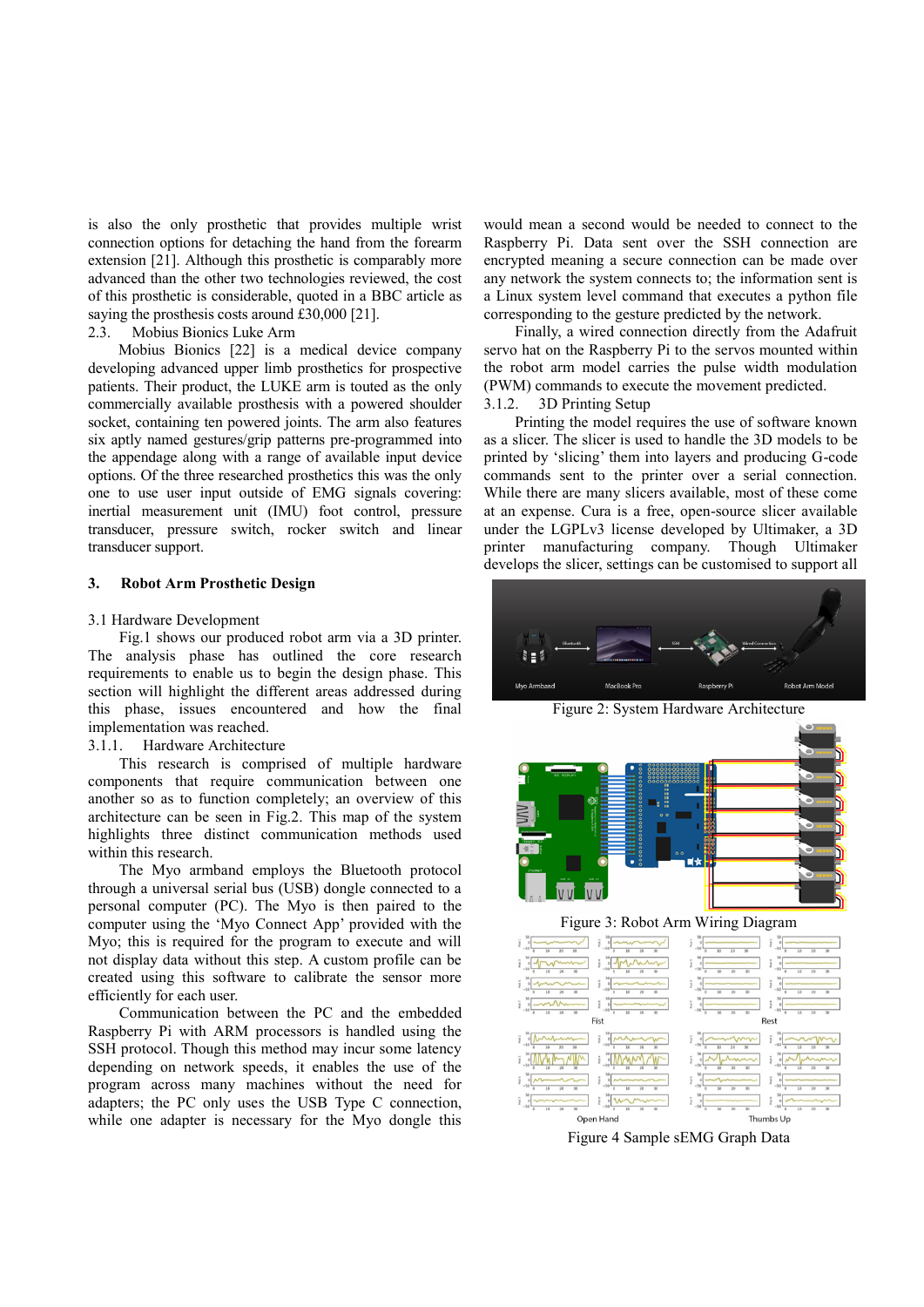## fused filament fabrication (FFF) printers. 3.1.3. SSH Communication

Communication between the host computer and the embedded Raspberry Pi was needed, and though this could have been solved using a serial connection through USB cable to the author's computer, the Raspberry Pi requires adapters and further pins to be used to allow this. As the Adafruit PWM/Servo hat sits directly over the GPIO pins on the Raspberry Pi, this would have proved challenging. SSH allowed for wireless communication, meaning that should this research continues in the future, a wireless communication method has already been implemented. SSH was implemented into the system using the Paramiko package extension and works on any connected network, employing encryption techniques to transferred data to ensure privacy and anonymity; this is important if the system was ever connected to public wi-fi, especially if this was a marketed product due to GDPR issues regarding the user's EMG data, as shown in Fig.4.

The decision was made to continue with the SSH protocol due to its future proofing of the work, should it be taken further and no extra hardware purchases necessary; the PC employed only has USB-C connections and would require a USB-A to USB-C adapter to use the serial method, as well as a UART-USB adapter for the Raspberry Pi to transfer data. Negatives to this method include network speeds and signal strength contribute to the speed in which data is transferred between devices, and as this system must operate as close to real-time as possible this could become a problem. However, testing of the system with the SSH protocol showed very fast response speed.

## 3.1.4. Movement

Movement of the arm is handled via seven servos housed in various places throughout the arm. This research is aimed at using transfer learning to predict hand gestures, and as so, two of these servos are redundant. To trigger the movement of the fingers in the arm, multiple python files are stored on the embedded Raspberry Pi written using CircuitPython; an extended version of Python used for programming with microcontrollers. These files are executed through the Predictor class when a predicted gesture is thrown by the model, the returned data is passed through a series of if statements where the corresponding gesture label will create a new connection object to connect to the Raspberry Pi over SSH and pass a system level command to the Linux terminal, executing the python file and triggering the movement.

#### 3.2. **S**oftware Development

#### 3.2.1. Training

Training of the system was an iterative process, with multiple training sessions attempted and compared to the



Figure 5. Training Process Table I Accuracy Rates and Cross-Entropy Results

|                                           | Acc   | Cross-En |
|-------------------------------------------|-------|----------|
|                                           | uracy | tropy    |
| 4,000                                     |       |          |
| 25,000                                    |       |          |
| 100,000                                   |       |          |
| 300,000                                   |       |          |
| $\overline{300,000 + \text{LR} }$ Changes |       |          |
| $300,000 + LR$ and BS                     |       |          |

previous efforts so as to find the optimal training configuration. TensorFlow's retrain.py file was used to train the model over a total of six training sessions applied to the system, starting with TensorFlow's default setting of 4000 epochs. TensorBoard generates data required to compare each training session precompiled into graphs where accuracy and cross entropy of each model can be analysed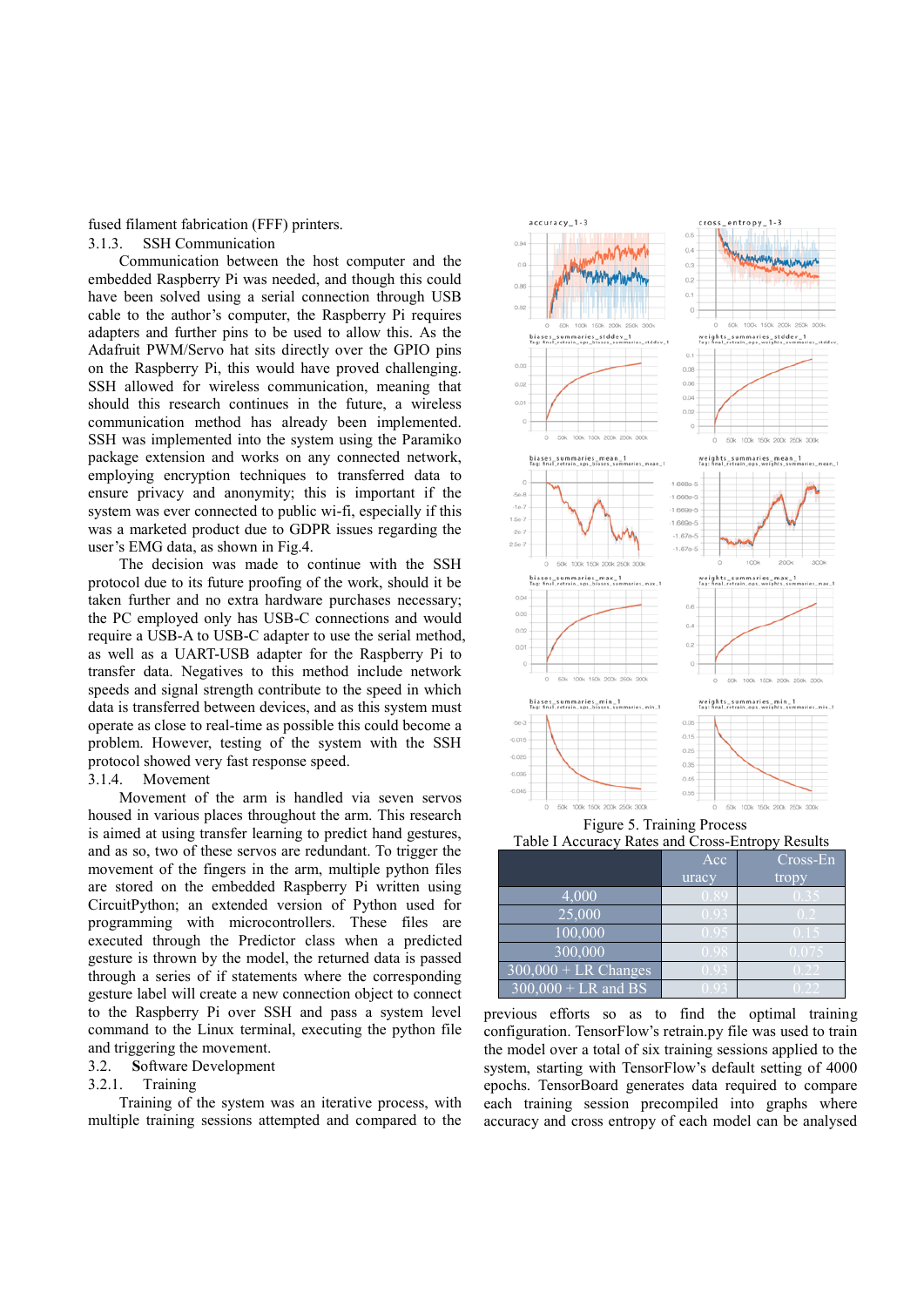to highlight potential further improvement. The fourth training attempt of the system was performed on 300,000 epochs where accuracy and cross-entropy began to plateau, as shown in Fig.5. Supplementary testing was performed with different configurations of batch size and learning rates to optimise the system further.

## 3.2.2. Prediction

Using the TensorFlow framework as the basis for the AI implementation for the classification of EMG images, the project initially relied on the use of the label\_image.py file to make predictions on incoming data in real-time. This produced a problem as the label\_image.py file contains a call to load the trained model every time a prediction is made. As this affected the system performance and meant the real-time prediction requirement could not be met, this file was modified into what became the predictor class.

## **4. Experimental Results**

## 4.1. Testing Strategy

Testing of the system is an important part of development regardless of the chosen methodology. It allows for errors to be discovered, optimisation and can reveal potential flaws within a system use case scenario's as well as detail user expectancies of the system.

We have adopted the agile methodology for this research and as such, testing is required during each iteration of development. These tests produced no useable data but did provide valuable insight into future iterations and direction for the software.

## 4.2. Training and Performance Testing

Tests devised focused on two areas, training and test performances. Results for the training of the system provided through TensorBoard and served as a visual representation of the model's accuracy based on pre-provided training/testing data. The test set is used to test model efficiency.

Strategies for testing and training of the system were designed to start with TensorFlow's default training settings; from here results could be analysed with TensorBoard to give us a baseline for the system. The experiments proceed with exponential increases in epoch values, leading to tests performed within a range of 4000 – 300,000 epochs where the accuracy of the system began to plateau. From here, multiple hyper-parameters were adjusted to provide further optimisation of the model at 300,000 epochs; these parameters included training image batch size and learning rates. The training performance is shown in Figure 5.

# 4.3. Test Results

The results of the performance testing were captured using TensorBoard, a local-HTML page included with the TensorFlow framework. Data obtained during the training of the model are presented in graph form, showing accuracy and cross-entropy details as well as further insights such as standard deviation. The results have also been collated into a table shown in Table I.

The results were promising as adjustments to the 300,000 epoch models. Further testing would be required to see if training image batch size has any effect on accuracy and cross-entropy values of the model. The results of these graphs landed almost identically to the 25,000 epoch model though it took 6 times the amount of time required to train.

Although the 300,000 epoch model plateaued, its accuracy value suspended around 98% which is a very acceptable score for the system based on its accuracy requirement.

## **5. Conclusion**

This research was designed as a proof of concept to show how transfer learning could be used to accurately predict movements/gestures from incoming EMG signals. Specifically, it employs transfer learning to accurately classify incoming EMG data presented in a graph form. The input images were used to retrain the final layer of Google's Inception v3 CNN and allowed for accurate prediction of incoming EMG data within 98% accuracy. There are however interesting results shown during retraining with hyper parameter fine-tuning, where the accuracy rates decrease during the experiments in comparison to those with the default settings. This kind of optimisation is worth investigating further as the model began to plateau at around 300,000 epochs. Other strategies and mechanisms will be explored in future directions to address this issue [32-45].

#### **References**

- [1] Norton, K., 2007. A brief history of prosthetics. InMotion, 17(7), pp.11-3.
- [2] Klute, G.K., Kallfelz, C.F. and Czerniecki, J.M., 2001. Mechanical properties of prosthetic limbs: Adapting to the patient. Journal of Rehabilitation Research & patient. Journal<br>Development, 38(3).
- [3] Laferrier, J.Z. and Gailey, R., 2010. Advances in lower-limb prosthetic technology. Physical Medicine and Rehabilitation Clinics, 21(1), pp.87-110.
- [4] Ziegler-Graham, K., MacKenzie, E.J., Ephraim, P.L., Travison, T.G. and Brookmeyer, R., 2008. Estimating the prevalence of limb loss in the United States: 2005 to 2050. Archives of physical medicine and rehabilitation, 89(3), pp.422-429.
- [5] L. Resnik, et al, 2012. Advanced upper limb prosthetic devices: implications for upper limb prosthetic rehabilitation. Archives of physical medicine and